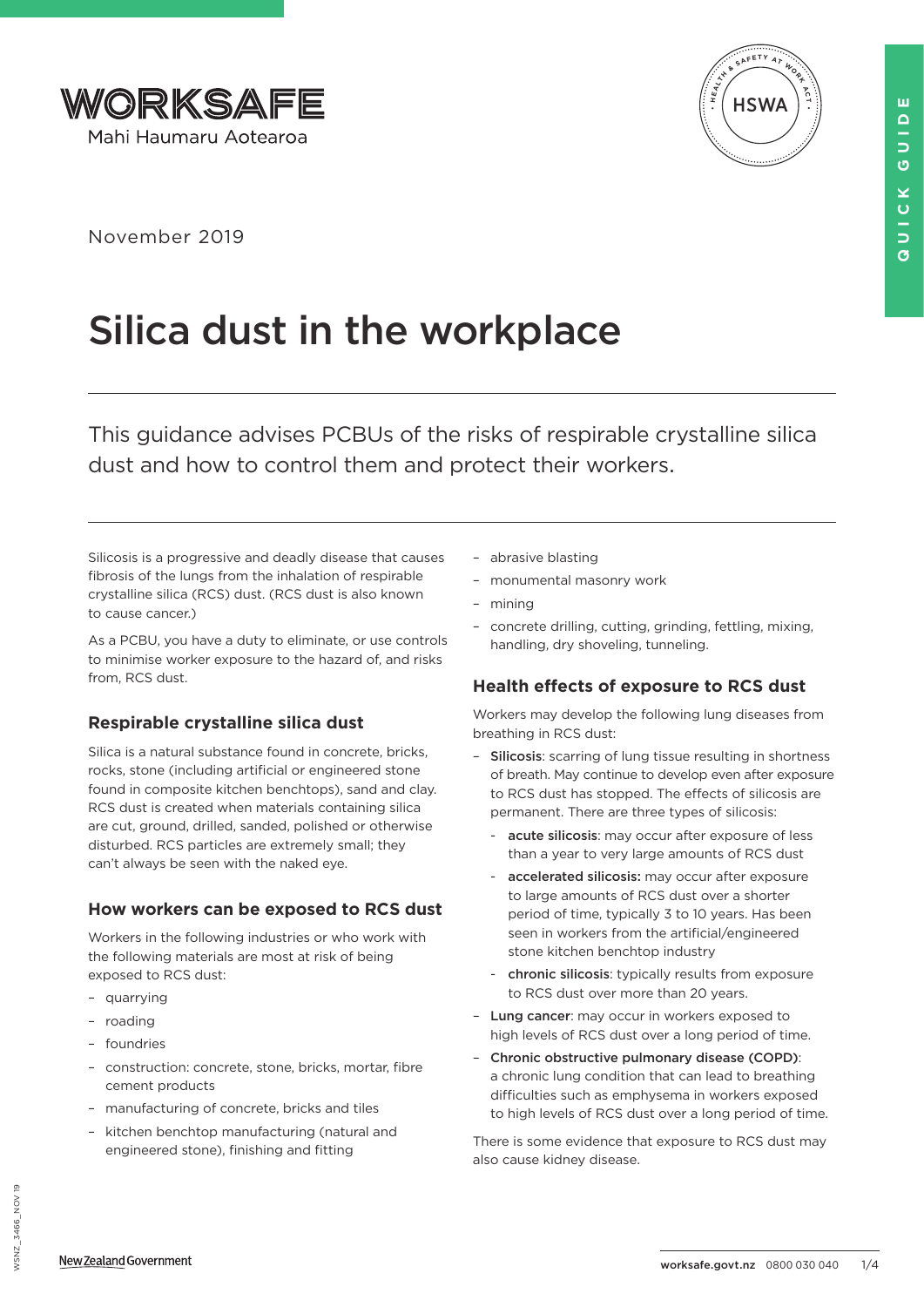## **Your responsibilities as a PCBU**

As a PCBU, you must ensure the health and safety of workers and that others are not put at risk from your work.

Before starting work using artificial/engineered stone, you must complete a risk assessment and review your controls.

You must eliminate risks that arise from your work so far as is reasonably practicable.<sup>1</sup>

- When deciding how (control measures) to eliminate or minimise risks, you must identify when work tasks may create RCS dust.
- Give preference to effective control measures that protect many workers at the same time.
- Talk to your workers to get their views on which control measures to use.

## To eliminate RCS

– Use alternative products (eg metallic shot, slag products or grit instead of sand for abrasive blasting).

If you can't eliminate risks, you must minimise them so far as is reasonably practicable.

## To minimise exposure to RCS dust

Instead of using engineered stone, use materials with a lower silica content. Engineered stone has approximately 90% silica compared with natural stone like marble and limestone which have around 2% silica. For more information about managing risk, see: [worksafe.govt.nz](https://worksafe.govt.nz/managing-health-and-safety/managing-risks/how-to-manage-work-risks/)

#### WET-WORKING CONTROL MEASURES

Freshly exposed silica particle surfaces (created due to grinding, drilling, cutting etc) may be more toxic than older weathered particle surfaces. Using water to suppress dust has the added benefit of speeding up the weathering process.

| DO                                                                                                                                                                                                                                                                               | <b>DON'T</b>                            |
|----------------------------------------------------------------------------------------------------------------------------------------------------------------------------------------------------------------------------------------------------------------------------------|-----------------------------------------|
| Use water spray or misting systems<br>to suppress dust. Keep the work<br>material (eg concrete, engineered<br>stone benchtops) wet while work<br>is carried out on them (eg cutting,<br>polishing, etc). Use on-tool water<br>suppression systems to keep dust<br>out of the air | Dry sweep work areas                    |
| Frequently hose down equipment<br>and work areas with water                                                                                                                                                                                                                      | Use compressed air<br>to blow away dust |

<sup>1</sup> 'So far as is reasonably practicable' means you first consider what is possible in your circumstances to ensure health and safety. You then consider what is reasonable to do in your circumstances. You need to achieve a result that provides the highest protection that is reasonably practicable in the circumstances.

#### DUST CONTROL MEASURES

- Use physical barriers or computer numerical control (CNC) machines to isolate work areas or tasks that generate dust.
- When purchasing equipment and machinery, look for dust control features and dust collection systems. For example, tools used for cutting, grinding or polishing concrete and masonry should provide water to the blade and/or be fitted with an on-tool extraction system. See: [worksafe.govt.nz](https://worksafe.govt.nz/topic-and-industry/dust-and-fumes/dust/controlling-construction-dust-with-on-tool-extraction/)
- Ensure dust-generating equipment has a dust collection system with a filtered air supply to isolate the worker from the dust.
- Use an H-class vacuum cleaner in accordance with Standard AS/NZS 60335.2.69, fitted with a filter that can achieve an efficiency of 99.995% (eg H14 HEPA filter complying with Standard AS 4260). This includes working in someone's home (eg to fit a bench). Workers should not use a household vacuum cleaner to remove this dust.
- Seal dust waste bags and place them in the correct waste container.

#### ADMINISTRATIVE CONTROL MEASURES

- Set up exclusion zones with signs to mark the boundaries of work areas where RCS dust is created. The signs should warn workers about the hazards and specify the PPE to be used.
- Schedule potential high-exposure work for times when there are fewer workers and others around (eg breaks or after normal working hours).

#### PERSONAL PROTECTIVE EQUIPMENT (PPE)

- PPE is the least effective control measure. It should not be the first or only control measure you consider.
- PCBUs must provide PPE to workers unless another PCBU provides it or the worker genuinely and voluntarily chooses to provide their own PPE (and you are satisfied it is suitable).
- Seek expert advice when choosing PPE and consult with the workers who will be using it.

#### Respiratory (breathing) protection

- A respirator may be half-face, full-face or a Powered Air Purifying Respirator (PAPR) (see pictures below). The type of respirator you choose will depend on the job and the levels of toxicity and concentration of RCS. Always choose a respirator that fully protects the worker, conforms with AS/NZS 1716 and is selected in accordance with Standard AS/NZS 1715.
- Carry out fit testing for each worker who will wear a respirator that requires a seal against the face.
- Provide information, training and instruction so workers can correctly use, wear, store and maintain their PPE.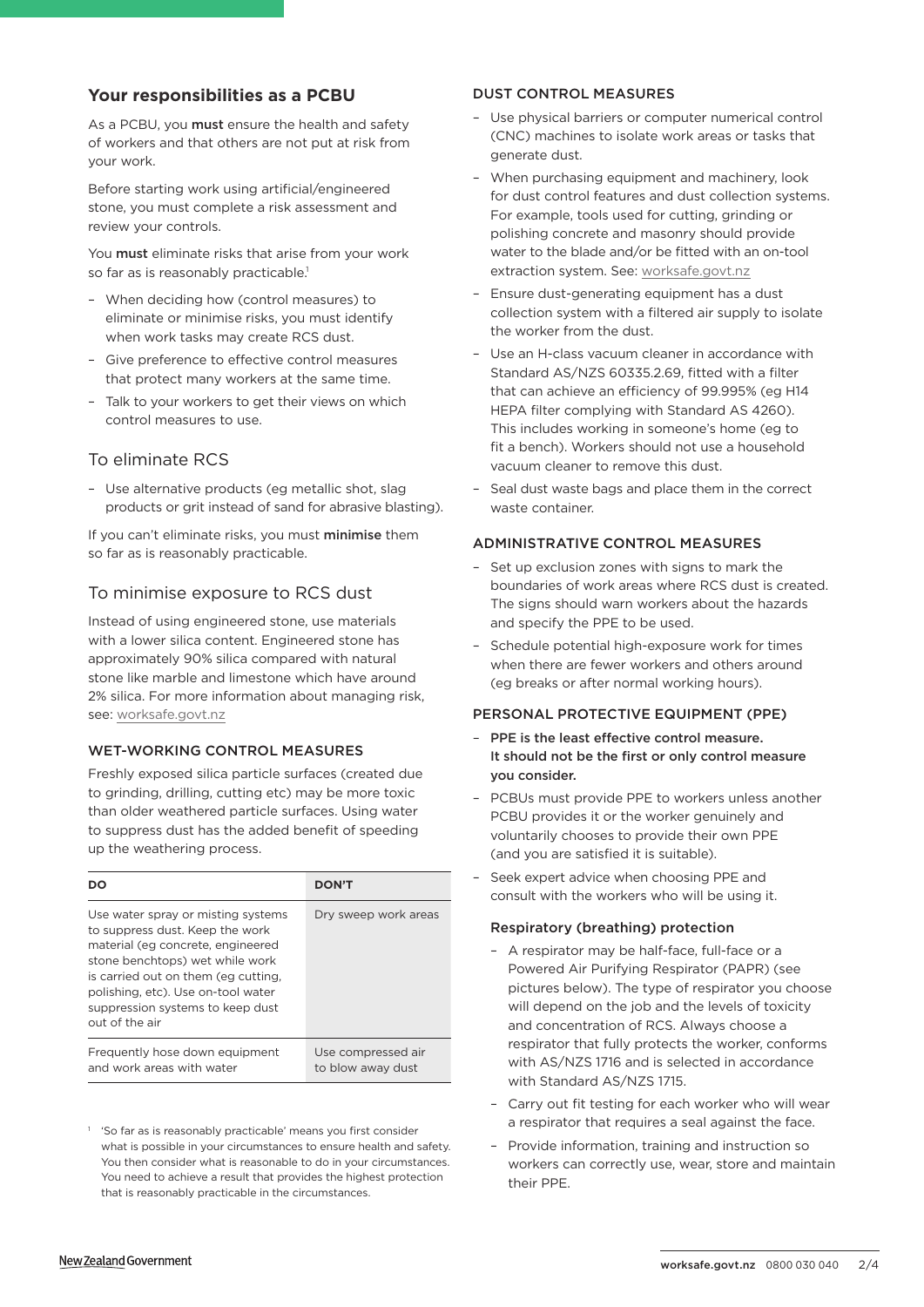

**FIGURE 1:** Re-usable half-face respirator (cartridge)



**FIGURE 2:** Full-face respirator (cartridge)



**FIGURE 3:** Full-face powered respirator (cartridge)

#### Protective clothing and cleanliness

- Ensure workers have overalls and gloves to wear at work. Workers should leave their dust-covered clothes at work to be cleaned. They should not wear them home.
- Ensure workers understand the importance of washing their hands before eating, drinking and smoking, and of washing up before they go home at the end of the day.
- Ensure washing facilities are provided.

## **Exposure monitoring**

Exposure monitoring involves measuring and evaluating workers' exposure to a health hazard. It includes monitoring workplace conditions as well as biological monitoring.

– As a PCBU you must, so far as is reasonably practicable, monitor workplace conditions if exposure to a particular health risk warrants it.

- Exposure monitoring will confirm whether workers are exposed to RCS dust at potentially harmful levels and if your control measures are working properly.
- Exposure monitoring does not replace the need for control measures.
- You can engage an occupational hygienist from the New Zealand Occupational Hygiene Society: [www.nzohs.org.nz](http://www.nzohs.org.nz) or the Health and Safety Association of New Zealand (HASANZ) Register: <https://register.hasanz.org.nz> to measure RCS dust concentrations and help evaluate risks to worker health.
- Ask your workers for their views when making decisions about exposure monitoring.

## **Health monitoring**

Health monitoring involves testing workers to identify any changes in their health status because of exposure to hazards arising from their work.

- As a PCBU you must, so far as is reasonably practicable, monitor workers' health if exposure to a particular health risk warrants it.
- Provide health monitoring for all your workers who may be exposed to RCS dust. You can engage an occupational health practitioner from the New Zealand Occupational Health Nurses' Association: [www.nzohna.org.nz](http://www.nzohna.org.nz) from the HASANZ Register, and/or the Australian and New Zealand Society of Occupational Medicine:<https://anzsom.org.nz> to perform health monitoring.
- Monitoring should include:
	- collection of workers' demographic, medical and occupational histories
	- records of workers' exposure
	- a respiratory questionnaire
	- respiratory function tests
	- in some cases, chest x-ray or other radiological procedure.
- You must have workers' consent before you monitor their health.
- Ask your workers for their views when making decisions about health monitoring.

## **Health monitoring for workers exposed to engineered stone**

Due to the serious risk of developing accelerated silicosis in those working with engineered stone, an Occupational Medicine Specialist should be engaged to provide health monitoring advice and services.